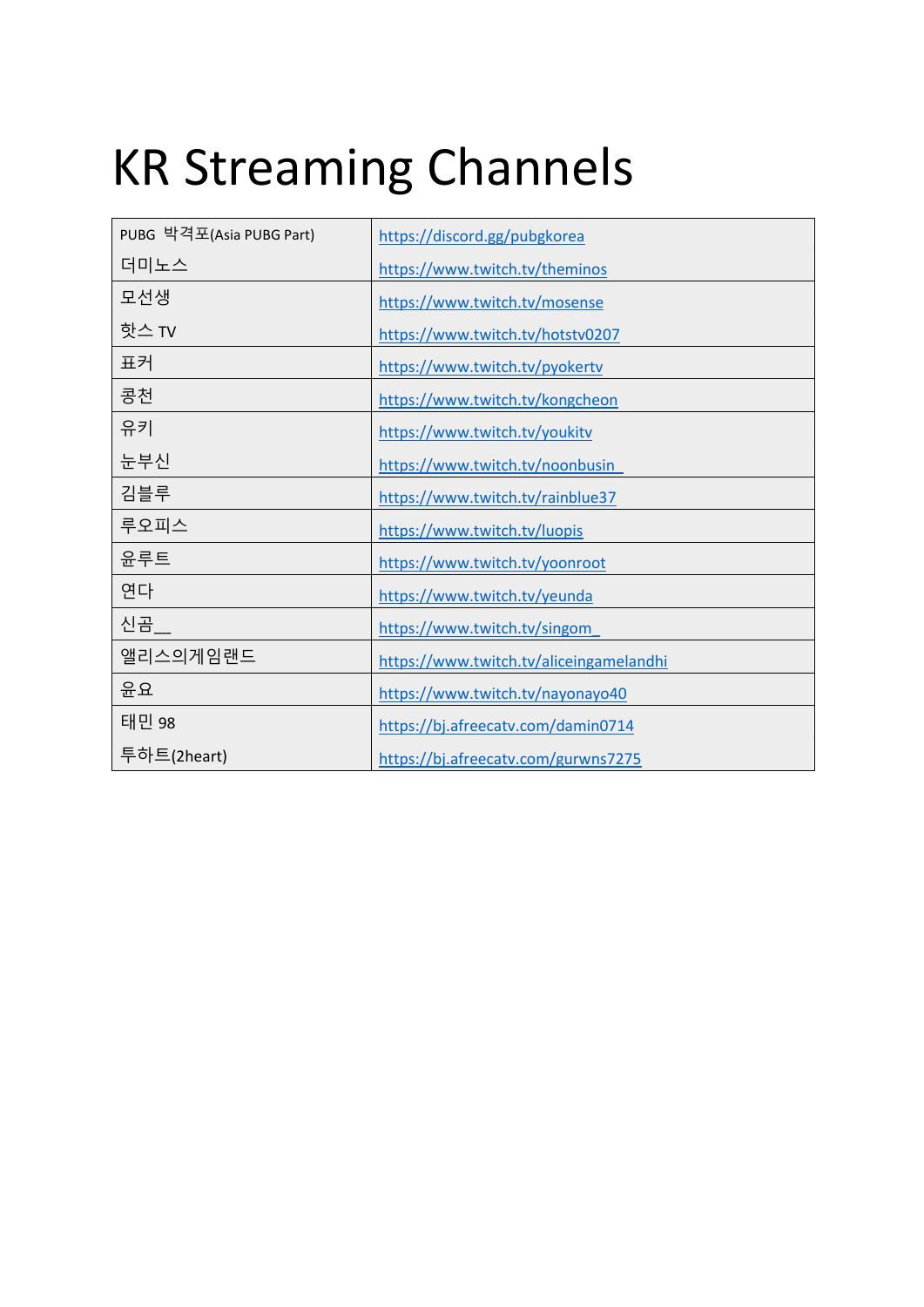# CN Streaming Channels

| 虎扑               | https://weibo.com/u/6445800392?topnav=1&wvr=6&topsug=1                                             |
|------------------|----------------------------------------------------------------------------------------------------|
| 兔玩               | https://weibo.com/u/6431897467?topnav=1&wvr=6&topsug=1                                             |
| 八倍镜              | https://weibo.com/pubg8x?topnav=1&wvr=6&topsug=1                                                   |
| 游久               | https://weibo.com/pochinki?topnav=1&wvr=6&topsug=1                                                 |
| 3DM              | https://www.3dmgame.com/                                                                           |
| 玩家盟              | https://space.bilibili.com/359077363?spm id from=333.337.search-card.all.click                     |
| 百家号              | https://author.baidu.com/home/1710778671479815                                                     |
| 电竞世界             | http://www.dianjingshijie.cn/                                                                      |
| 游戏干线             | http://www.gamerbbs.cn/                                                                            |
| 小獾电竞             | https://www.xxadc.com/                                                                             |
| 平底锅揽件            |                                                                                                    |
| 指南               | https://weibo.com/u/6416483554?topnav=1&wvr=6&topsug=1&is_all=1                                    |
| Mi 旦旦            | https://weibo.com/u/6286300840?topnav=1&wvr=6&topsug=1                                             |
| 安排是只猫            | https://weibo.com/u/7047906949?topnav=1&wvr=6&topsug=1                                             |
| 苏西 Susie         | https://weibo.com/u/5241082177?topnav=1&wvr=6&topsug=1                                             |
| 张三               | https://live.kuaishou.com/profile/South98                                                          |
| 菠萝昊呀             | https://b23.tv/gDSEp5o                                                                             |
| 老空格•游戏           |                                                                                                    |
| 主播               | https://b23.tv/pNrZcj1                                                                             |
| 第一詹蜜             | https://weibo.com/u/1891829365                                                                     |
| 老五 (绝地           |                                                                                                    |
| 喷狙)              | https://b23.tv/jCKwVFz                                                                             |
| 北归游戏主            |                                                                                                    |
| 播                | https://live.kuaishou.com/profile/BeiGui20                                                         |
| <b>SUZIE</b>     | https://www.douyin.com/user/MS4wLjABAAAAZ4etFDjb28NoVPpbXnIYrzGS-<br>TTD6VgXCRmjxAk cn8?relation=0 |
|                  | https://www.douyin.com/user/MS4wLjABAAAARxm9Xu1blImE8YZ6HdNM9-                                     |
| 一条小胖虎            | K21HL-3GBjJjGj35WJveM                                                                              |
| 人机轩哟             | https://space.bilibili.com/610254044?spm_id_from=333.337.0.0                                       |
| 众神 OB            | https://space.bilibili.com/331858640?spm id from=333.337.0.0                                       |
| 666GN            | https://space.bilibili.com/13928874?spm id from=333.337.0.0                                        |
| 残酷的优雅            | https://www.douyin.com/user/MS4wLjABAAAA2weSDUb1z8NBp8Yi6SpDUW0evV<br>HwTs0xjYDZgiNTXZ8            |
| Gamer $\vee$ 阿 K | https://space.bilibili.com/22078545?spm id from=333.337.0.0                                        |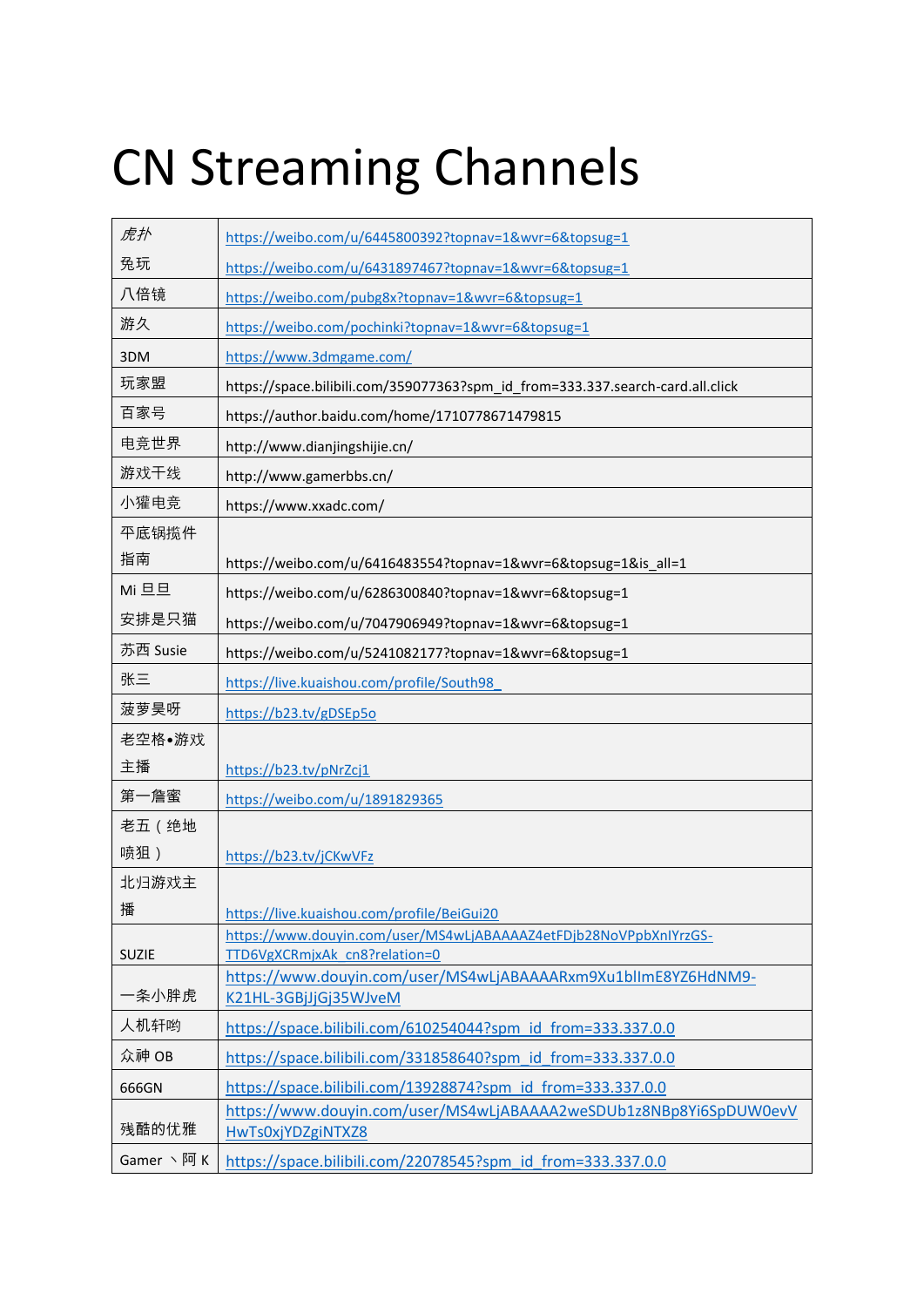| PUBG·阿姜       | https://www.douyin.com/user/MS4wLjABAAAAMwBfhVN72fJIDLkERdRB_y02P9BE<br>Ha19yusSjWM tUs?relation=0                      |
|---------------|-------------------------------------------------------------------------------------------------------------------------|
| 是千俞           | https://space.bilibili.com/3275344?spm_id_from=333.1007.0.0                                                             |
| 七喜好喝嘛         | https://live.kuaishou.com/profile/ANYANG521                                                                             |
| 花入画           | https://www.douyin.com/user/MS4wLjABAAAA8iABp5Z0CeEEwBt0yUw3tuokoOK<br>HB0TMkqOoZpnRrfg?relation=0                      |
| 抖音<br>789 自定义 | https://www.douyin.com/user/MS4wLjABAAAAspSwnSIIatnNBR1Z1JH2t28Ea7Qcw<br>VvfNtAJkII3Duf2pv-D7cd0C82nkCrQNL4d?relation=0 |
| Mrclayyy      | https://b23.tv/2QoQZpp                                                                                                  |
| Razor_船长      | https://www.kuaishou.com/profile/3xrjnkspxnx6vm3                                                                        |
| 钏_有故事的        |                                                                                                                         |
| 男人            | https://www.kuaishou.com/profile/3xismwagi2w3q29                                                                        |
| 拍壁纸的小         |                                                                                                                         |
| 娜美            | https://space.bilibili.com/1381464016                                                                                   |
| 宋研雨           | https://www.douyin.com/user/MS4wLjABAAAAcZvY-D46vooYKKjWXnGbd72mRaYcF-<br>hhiaxzZ5kVMKo?relation=0                      |
| 忆彦            | https://www.douyin.com/user/MS4wLjABAAAAWPcfzJOC9EgopuqEBXzb7aHAKWN7SJ4cF9<br>vr3hlt3ZY?relation=0                      |
| <b>NI51</b>   | https://live.kuaishou.com/profile/PUBG-JiaoZhu                                                                          |
| 17Rui         | https://v.kuaishou.com/jgvh6S                                                                                           |
| 教主 V          | https://www.douyin.com/user/MS4wLjABAAAAFyV7-<br>pWZ00FuTUGb0khIY4FhNIqoyW7VHf701W_jhQ0                                 |
| 鱿鱼.           | https://www.douyin.com/user/MS4wLjABAAAAsrP31PENvVNudFr697QZZ3rBO N0<br>n0DEpgCxvZe1s2w?relation=0                      |
| 木易 YANG       | https://space.bilibili.com/538084121                                                                                    |
| 富贵 FG         | https://v.douyin.com/YB8qmcU/                                                                                           |
| UP 小黎         | https://www.douyin.com/user/MS4wLjABAAAA5WxOdSEipvWRLbOX_qZwFYxLvNi<br>5kOoeWykRzqnmw_E                                 |
| o6ok          | https://space.bilibili.com/349002720?spm_id_from=333.337.0.0                                                            |
| 逞见            | https://v.douyin.com/YBLvVyM/                                                                                           |
| 其棱无也          | https://www.douyin.com/user/MS4wLjABAAAA4BvZJNngdAZ8e6CDSE9WglY3IS37<br>4V7HqEMI11XMtt8                                 |
| 抖音 Z--        | https://v.kuaishou.com/mU3qE4                                                                                           |
| 二舅爷           | https://weibo.com/u/3015358001                                                                                          |
| 艺少游戏主         |                                                                                                                         |
| 播             | https://v.kuaishou.com/mU3qE4                                                                                           |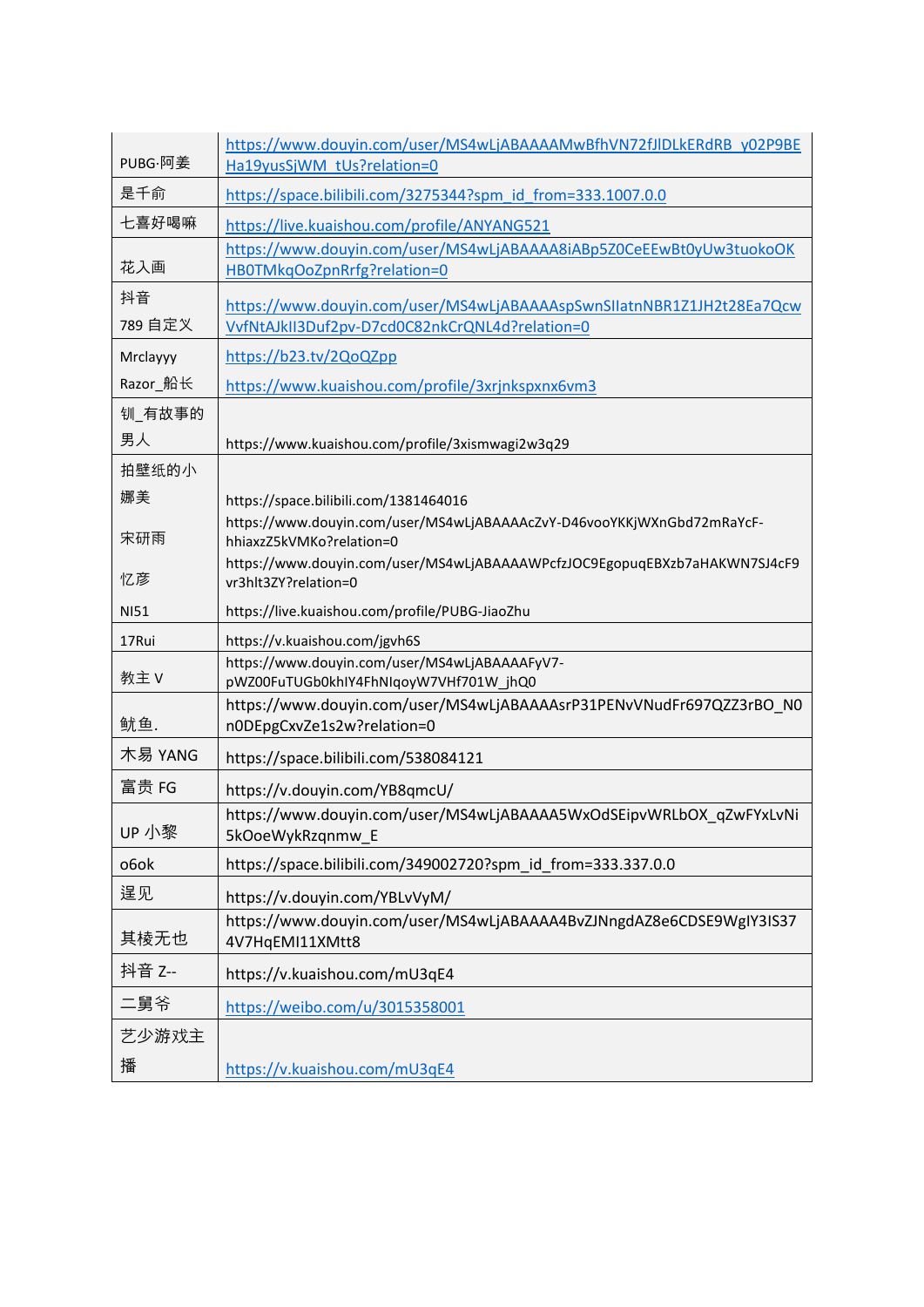### JP Streaming Channels

| k4sq             | https://www.twitch.tv/k4sq             |
|------------------|----------------------------------------|
| Onpu             | http://twitch.tv/onpu sensei           |
| MiyucheL         | https://www.twitch.tv/miyuchel         |
| Xiaomei          | https://www.twitch.tv/xiaomei93        |
| ask0owo0         | https://www.twitch.tv/ask0owo0         |
| <b>ANAN</b>      | https://www.twitch.tv/neko hiroshi     |
| hinoquura        | https://twitch.tv/hinoquura            |
| yodarekake akemi | https://www.twitch.tv/yodarekake akemi |
| Miyasuke         | https://twitch.tv/miyasuke12           |
| Maricoco         | https://www.twitch.tv/maricoco11       |
| Crazy Sam        | https://www.twitch.tv/crazysam4        |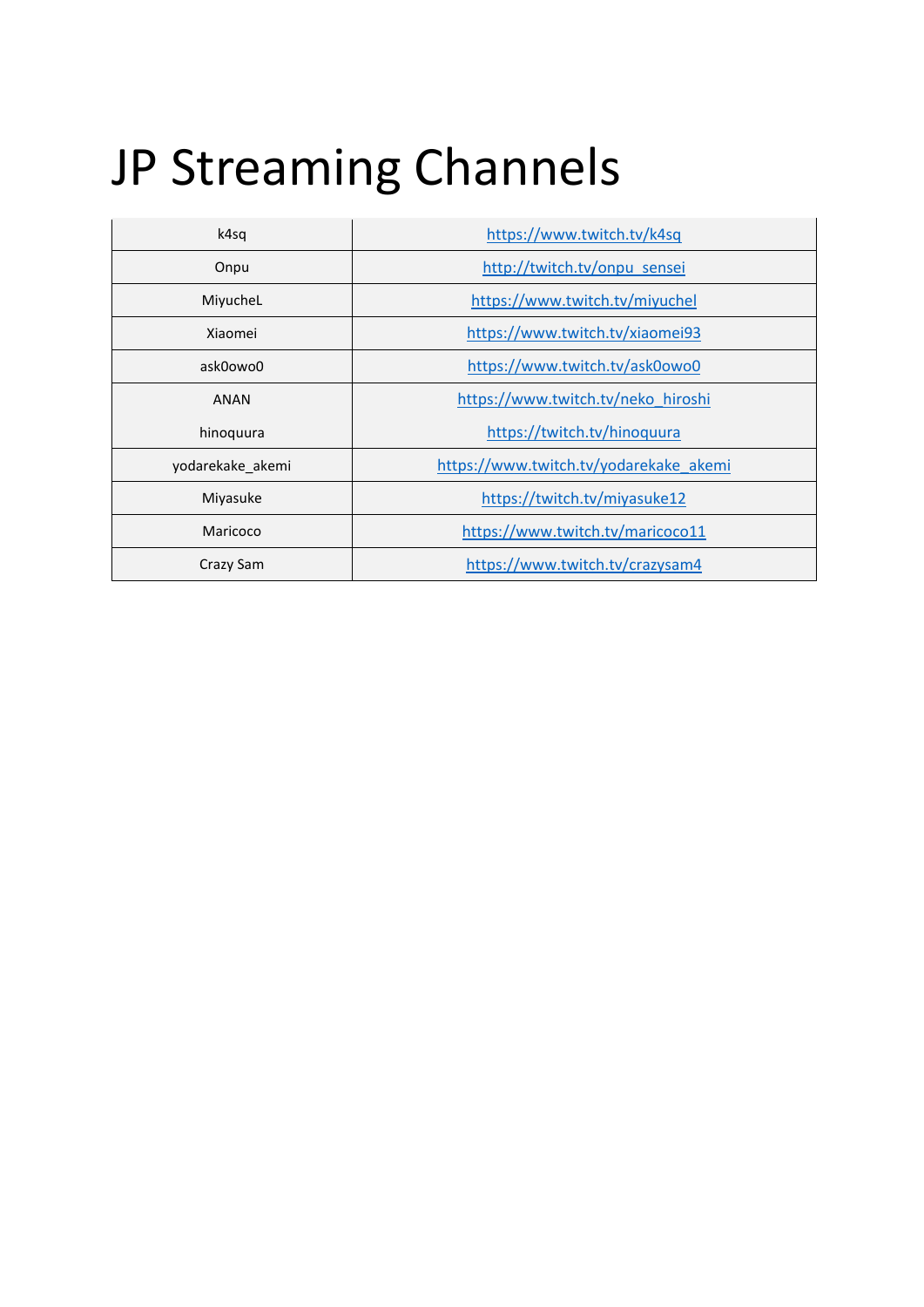## TW Streaming Channels

| uKL    | https://www.twitch.tv/ukl0608     |
|--------|-----------------------------------|
| Molly  | https://www.twitch.tv/mollywww    |
| 甯甯     | https://www.twitch.tv/ningchuchu  |
| 屁睛     | https://www.twitch.tv/piching     |
| 亞當     | https://www.twitch.tv/adamyoung   |
| 小米酒    | https://www.twitch.tv/wasurekachi |
| 金金     | https://www.twitch.tv/jinrrrrr    |
| Madpig | https://www.twitch.tv/madpig_tw   |
| 0921   | https://www.twitch.tv/1an 0921    |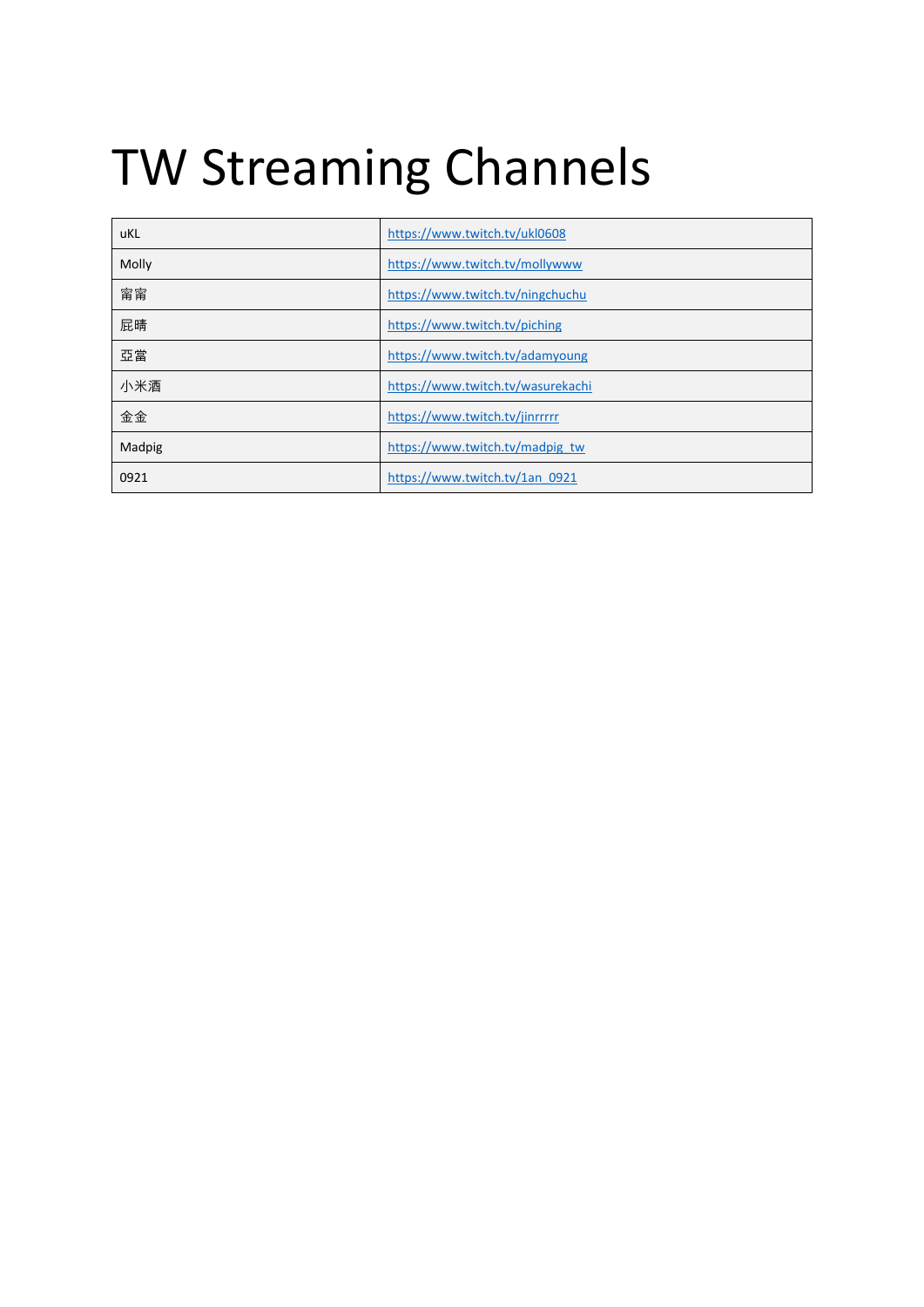#### SEA Streaming Channels

Nam Art youtube.com/c/namartlaai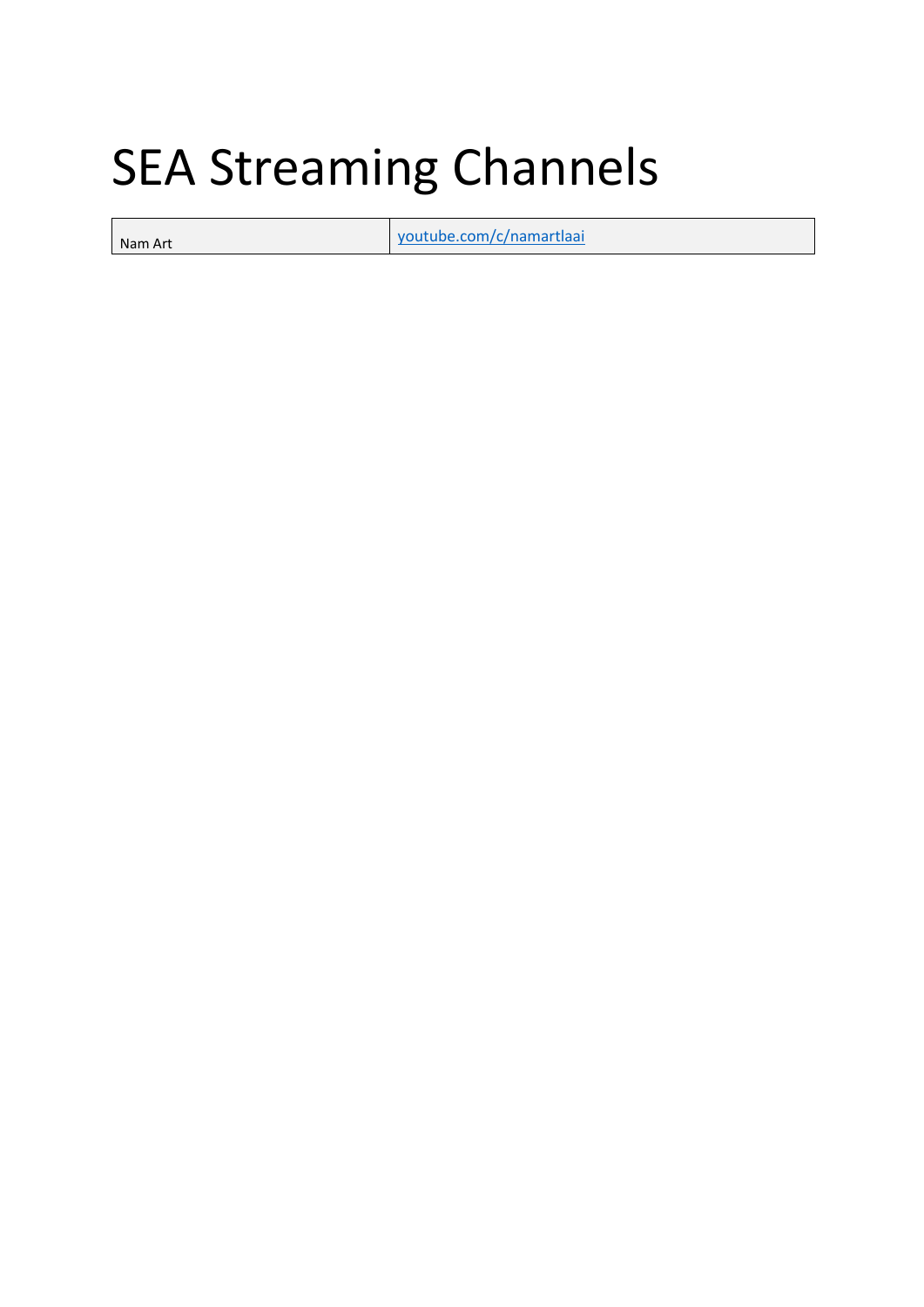### NA Streaming Channels

| TheLarkShark            | https://twitch.tv/TheLarkShark            |
|-------------------------|-------------------------------------------|
| ippaku                  | https://www.twitch.tv/ippaku              |
| nofxious                | https://www.twitch.tv/nofxious            |
| noobsalad               | https://www.twitch.tv/noobsalad           |
| johnlonnie              | http://twitch.tv/johnlonnie               |
| ubiera                  | https://www.twitch.tv/ubiera              |
| one800beatdown          | https://www.twitch.tv/one800beatdown      |
| C_DOME                  | https://www.twitch.tv/C_DOME              |
| shane_doe               | https://www.twitch.tv/shane_doe           |
| m1me                    | https://www.twitch.tv/m1me                |
| <b>ASHEK</b>            | https://www.twitch.tv/ASHEK               |
| brentbryson15           | https://www.twitch.tv/brentbryson15       |
| obiwanncoyote           | https://www.twitch.tv/obiwanncoyote       |
| sighnzhyr               | https://www.twitch.tv/sighnzhyr           |
| TheEmergeNC             | https://www.twitch.tv/TheEmergeNC         |
| savcy                   | https://www.twitch.tv/savcy               |
| QBZ                     | https://www.twitch.tv/qbz24               |
| lonestartv_             | https://www.twitch.tv/lonestartv          |
| whobuilttheark          | https://www.twitch.tv/whobuilttheark      |
| SneakAttackOfficial     | https://www.twitch.tv/SneakAttackOfficial |
| kdub103                 | https://www.twitch.tv/kdub103             |
| berryvibes              | https://www.twitch.tv/berryvibes          |
| Feyd                    | https://www.twitch.tv/Feyd                |
| EpicFrenzy              | https://www.twitch.tv/EpicFrenzy          |
| lynzeb3an               | https://www.twitch.tv/lynzeb3an           |
| TexasBoostin            | https://www.twitch.tv/TexasBoostin        |
| dnxbeastard             | https://www.twitch.tv/dnxbeastard         |
| <b>BLiTz5andfriends</b> | https://www.twitch.tv/blitz5andfriends    |
| jowybear                | https://www.twitch.tv/jowybear            |
| metoothaanks            | https://www.twitch.tv/metoothaanks        |
| Halifax                 | https://www.twitch.tv/Halifax             |
| cali_ness               | https://www.twitch.tv/cali ness           |
| kickpuncher7            | https://www.twitch.tv/kickpuncher7        |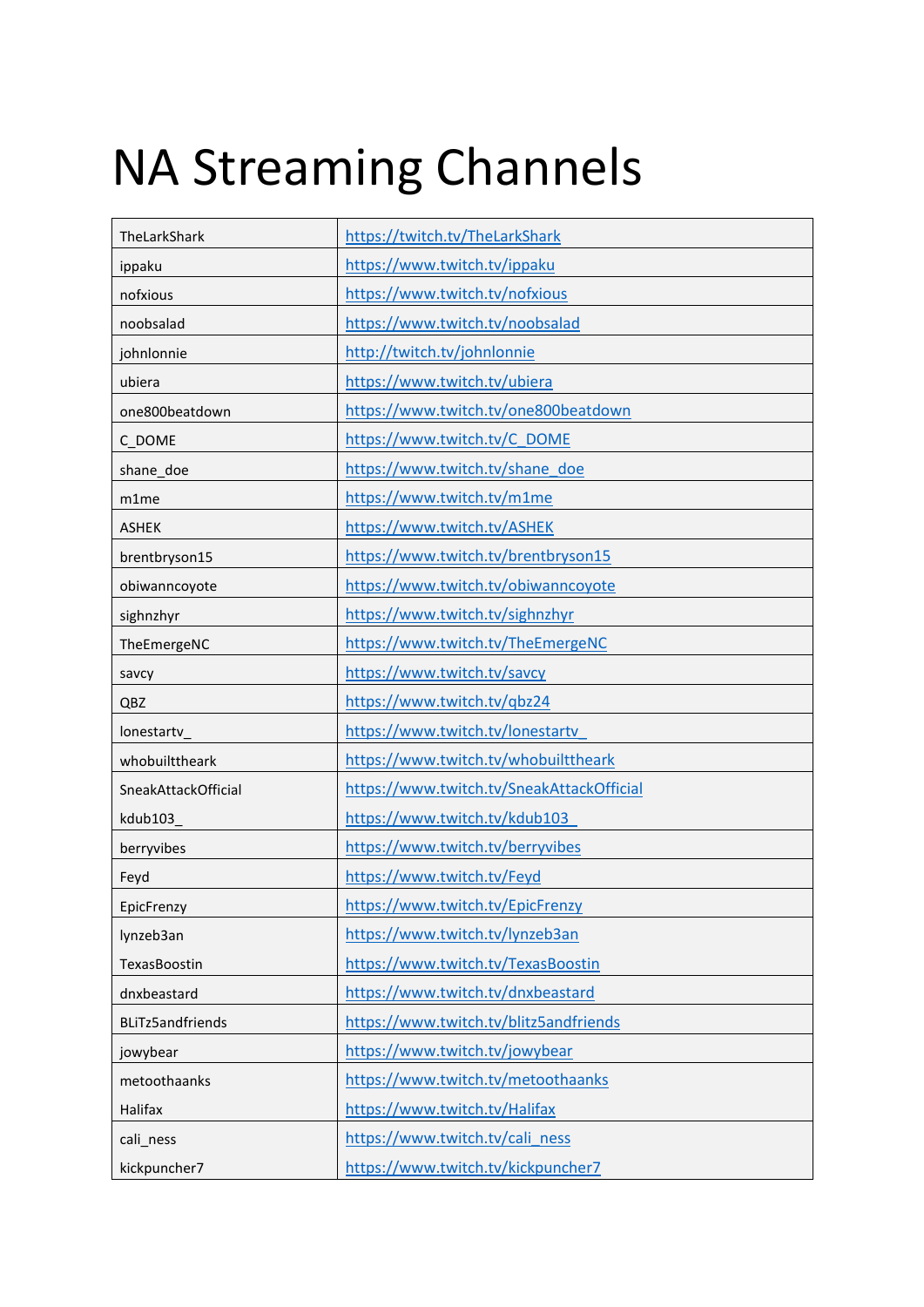| Dark Lord Santa | https://www.facebook.com/DarklordSanta1/      |
|-----------------|-----------------------------------------------|
| remyxpress      | https://www.youtube.com/remyxpress            |
| bigdirtysteve   | https://www.facebook.com/gaming/bigdirtysteve |
| STEAMxGaming    | https://www.facebook.com/STEAMxGaming         |
| FlossG0d        | https://www.facebook.com/FlossG0d/            |
| ALilDemonic     | https://www.facebook.com/ALilDemonic          |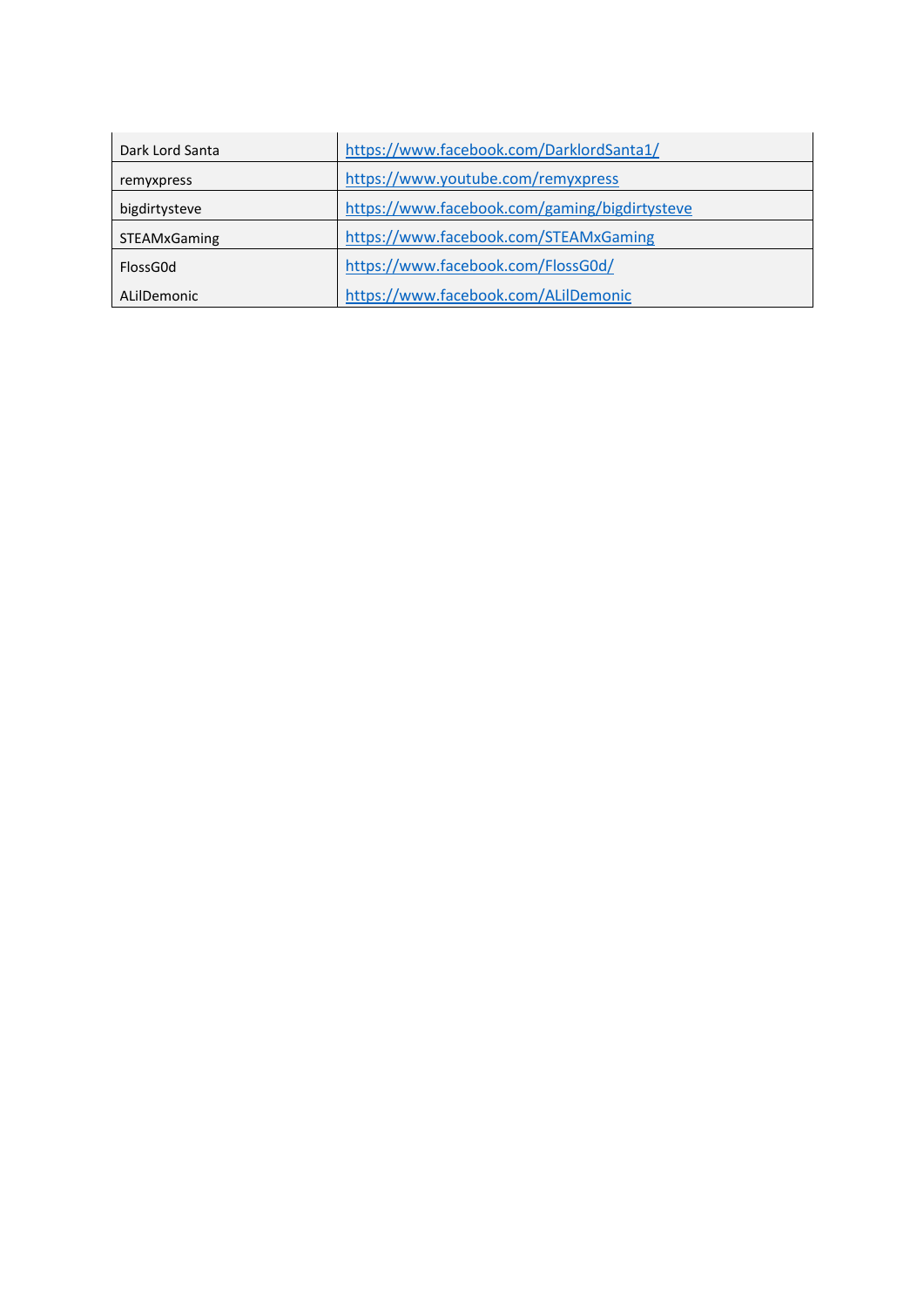## LATAM Streaming Channels

| Christopher Muñoz                     | https://www.twitch.tv/ByCriStyLe                             |
|---------------------------------------|--------------------------------------------------------------|
| Luis Manuel Genis Cuevas              | https://www.twitch.tv/shebbo                                 |
| angelo scolari miranda                | https://www.twitch.tv/don_pulpo                              |
| Andre Luis Campopiano                 | https://www.twitch.tv/doinferno                              |
| Yandry Tigua Victores                 | https://www.twitch.tv/twinnfps                               |
| Hiago Hubner da Silva                 | https://www.twitch.tv/hiagguin                               |
| WILLIAN DANCAN ARAUJO                 | https://www.twitch.tv/johndyne                               |
| Fabrício Rocha Silva                  | https://www.twitch.tv/bighead1fps                            |
| igor garcia bonsaver                  | https://www.twitch.tv/perugod                                |
| Rodrigo dos Santos                    | https://www.twitch.tv/rodrigoak                              |
| <b>Bruna Pereira</b>                  | https://www.twitch.tv/Nuhnna                                 |
| Sara Aguiar Velazco                   | https://www.twitch.tv/saraa268                               |
| Guillermo Esteban Ñirripil<br>Manquel | https://www.twitch.tv/guishe kun                             |
| Jenifer Avalos Saez                   | https://www.twitch.tv/Niiniiwi                               |
| Bruno Henrique Correa Dos<br>Santos   | https://www.twitch.tv/bgm_fps                                |
| <b>Nicol Toriz</b>                    | https://www.twitch.tv/nicolsteel                             |
| Quequito                              | https://www.twitch.tv/quequito_play                          |
| Lucas Rodrigues Bacha dos<br>Santos   | https://www.twitch.tv/negoatoa                               |
| DIEGO CARLOS SIMOURA ALVES            | https://www.twitch.tv/diegosimoura                           |
| Naim Pedro Abusap                     | https://www.twitch.tv/enoquiano                              |
| Yuli Rojas                            | https://www.twitch.tv/YuliRojas                              |
| Antonio Fernando Moraes Cruz          | https://www.twitch.tv/twitch_frodoo                          |
| Juliano César da Rosa                 | https://twitch.tv/powershot1                                 |
| Camila Martinez                       | https://www.twitch.tv/octuc                                  |
| Facundo Serafin Villalba              | https://www.twitch.tv/fackuvillalba                          |
| andres camilo bernal                  | https://www.twitch.tv/andresitouu                            |
| melisa gallego                        | https://www.twitch.tv/meleraq                                |
| Bruno Luiz Gerscowitz Brandão         | fb.gg/romanovgamerlive                                       |
| Eduardo Vargas Sonego                 | https://www.youtube.com/channel/UCVSaEuqRIRkQS3ORDFmuN<br>2g |
| thiago testi gonçalves                | https://www.facebook.com/Paizzaofps                          |
| Erick crisosto                        | https://www.facebook.com/Tamerkill                           |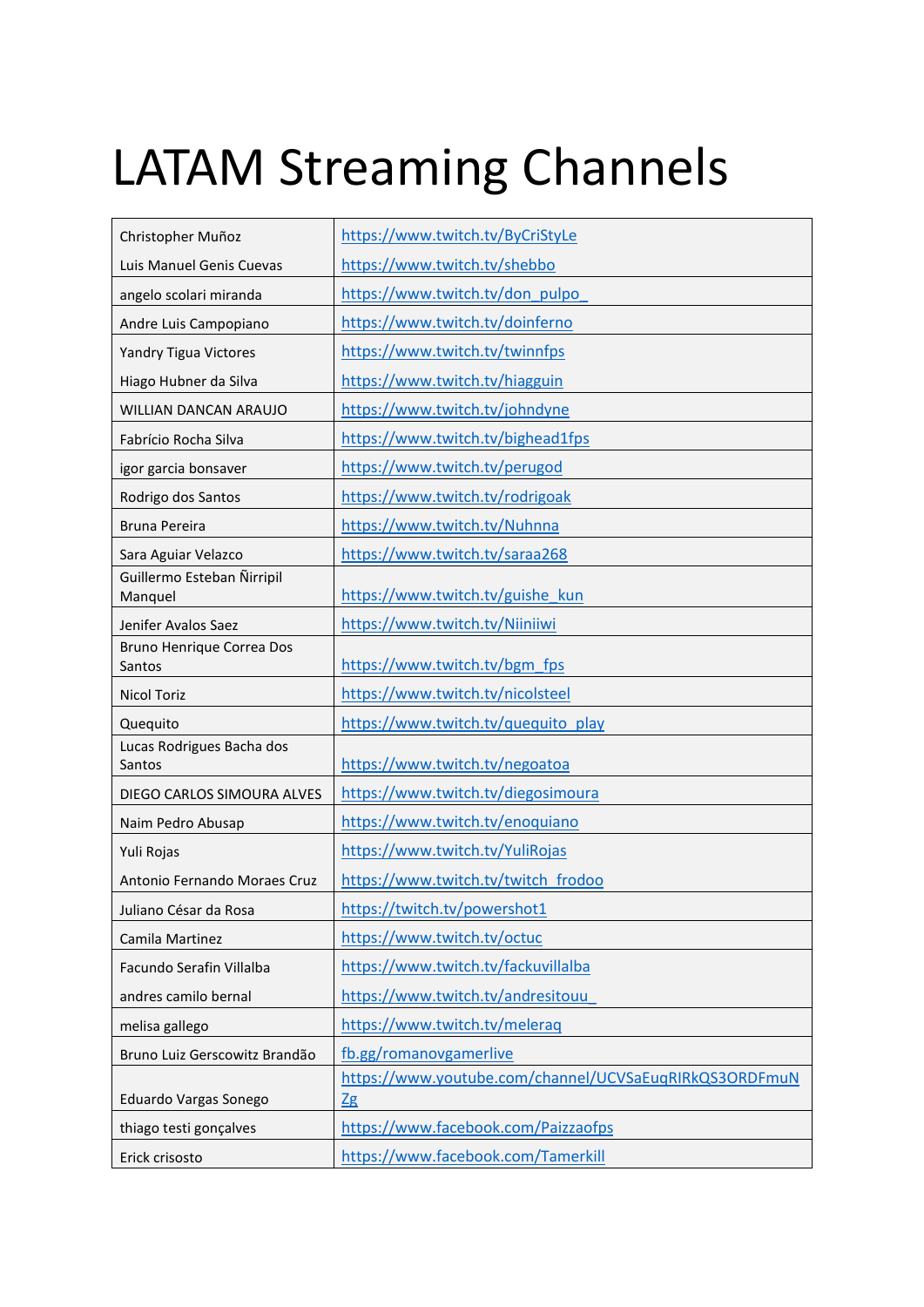| Gustavo Henrique Silva Ramos | https://www.facebook.com/ThugFaasT         |
|------------------------------|--------------------------------------------|
| Ana Karen Castro Carrillo    | https://www.facebook.com/soykarenmaravilla |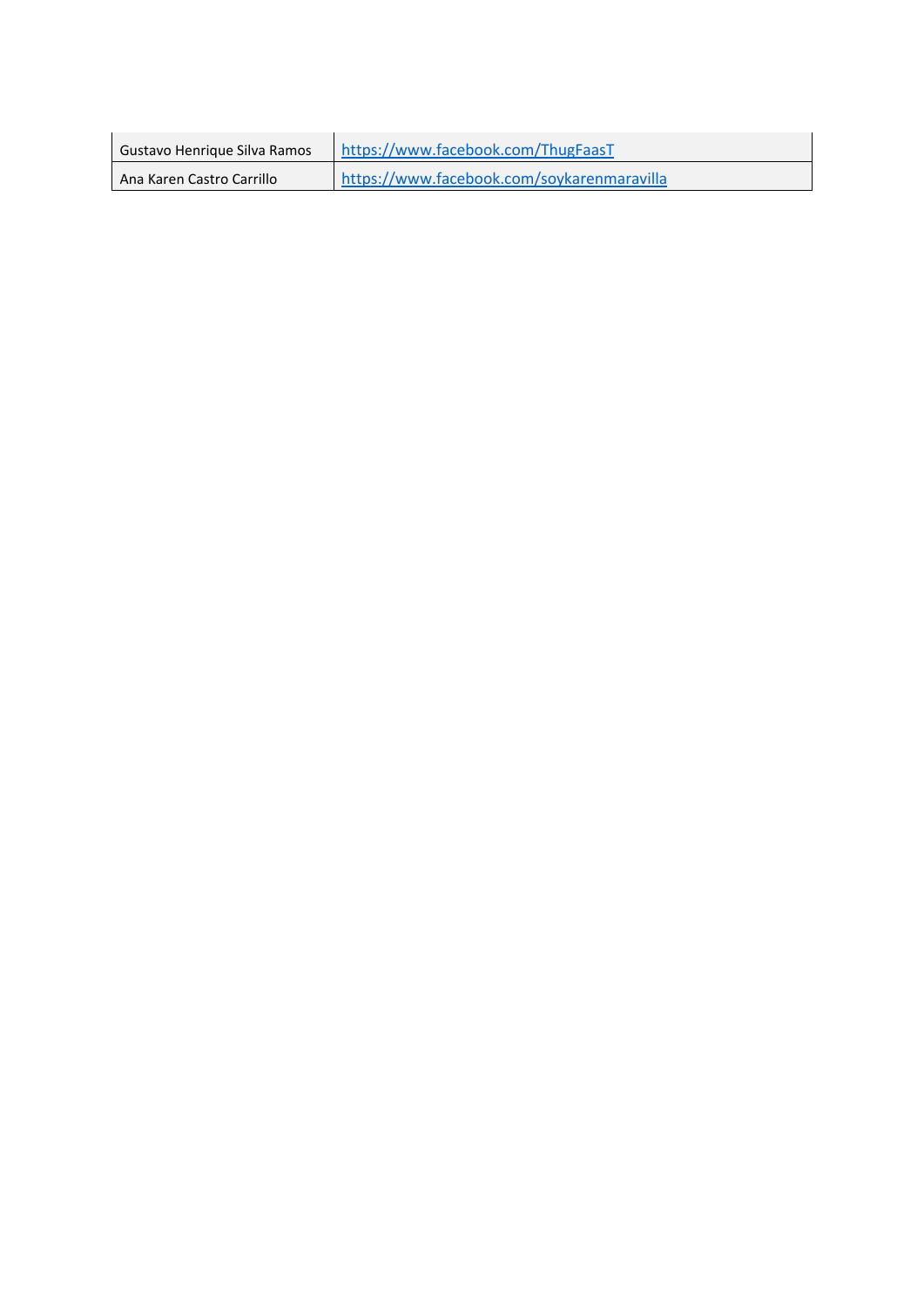### EMEA Streaming Channels

| Onugtive        | https://twitch.tv/0nuqtive     |
|-----------------|--------------------------------|
| 10000DAYS       | https://twitch.tv/10000days    |
| 212s            | https://twitch.tv/212s         |
| <b>BatulinS</b> | https://twitch.tv/batulins     |
| Beevsaknosp     | https://twitch.tv/beevsaknosp  |
| BekatsasTV      | https://twitch.tv/bekatsastv   |
| bLYYYPLAYS      | https://twitch.tv/blyyyplays   |
| <b>BreaK</b>    | https://twitch.tv/BreaK        |
| chopo_kaify     | https://twitch.tv/chopo kaify  |
| Cigan           | https://twitch.tv/cigan69pt    |
| Gideon          | https://twitch.tv/gideon       |
| Hckerjack       | https://twitch.tv/hckerjack    |
| <b>HIBAKO</b>   | https://twitch.tv/hibako       |
| iBakhmet        | https://twitch.tv/iBakhmet     |
| <b>iBBAA</b>    | https://twitch.tv/ibbaa        |
| Imdivine        | https://twitch.tv/amidivine    |
| Jamyan          | https://twitch.tv/jamyan       |
| <b>Kili1878</b> | https://twitch.tv/kili1878     |
| Lauraa          | https://twitch.tv/lauraa       |
| <b>LexaaOff</b> | https://twitch.tv/lexaaoff     |
| Lillithy        | https://twitch.tv/lillithy     |
| Mazarin1k       | https://twitch.tv/Mazarin1k    |
| Mithrain        | https://twitch.tv/mithrain     |
| odesskin        | https://twitch.tv/odesskin     |
| Philiimon       | https://twitch.tv/philiimon    |
| ralumyst        | https://twitch.tv/ralumyst     |
| RedgieBeardo    | https://twitch.tv/RedgieBeardo |
| Rikkemor        | https://twitch.tv/rikkemor     |
| Sansen          | https://twitch.tv/sansensworld |
| Scarlett        | https://twitch.tv/Scarlett     |
| Sensoria        | https://twitch.tv/sensoria     |
| SLaki           | https://twitch.tv/slaki        |
| SLICK3R         | https://twitch.tv/slick3r      |